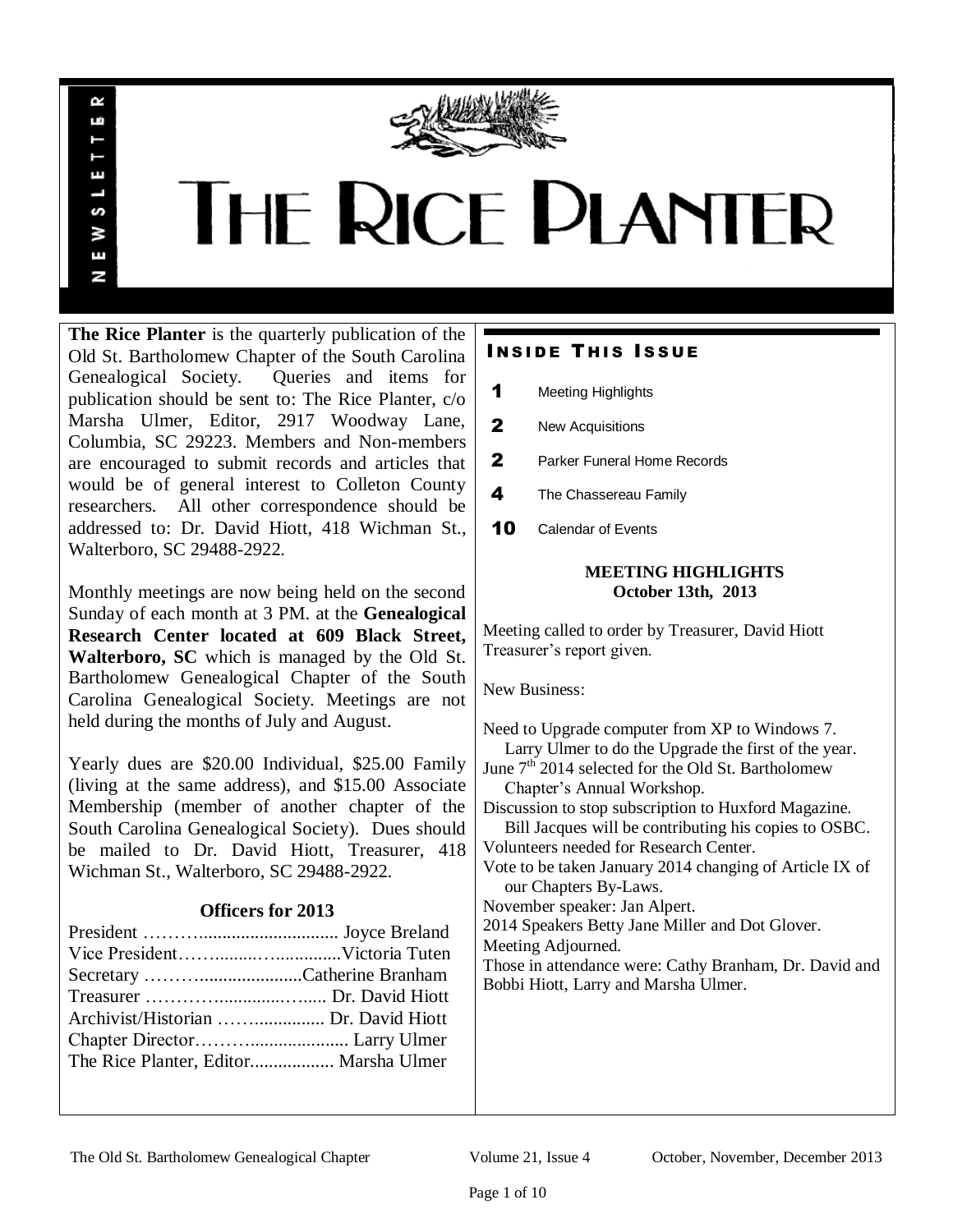# **MEETING HIGHLIGHTS November 10 2013**

Meeting called to order by Treasurer, Dr. David Hiott. Treasurer's Report Given.

Changes to Article IX in Chapter Bylaws to be voted on at our January Meeting.

Bill Jacques invited members of OSBC to join the Georgia Society. Membership includes four publications and four meeting, three held in Atlanta, GA.

Jan Alpert, former President of the National Society was introduced.

 Presentation on DNA "How DNA can supplement your family history research".

Importance of DNA with individuals with the same surname, different family group with same surname, helps determine if people with the same surname descend from a common ancestor. DNA could be a great help in breaking down genealogical brick wall. Ms Alpert recommends Family/Tree DNA because they have the largest database and tools for surname projects.

Meeting Adjourned.

Those in attendance: Robert Abney, Jan Alpert, Julie Bell, J. W. Bishop, Betty Black, Cathy Branham, Joyce Breland, Billie Clark, Nancy Field, Dr. David and Bobbi Hiott, John Hiott, Kaye Hull, Bill Jacques, William James, Joy Lawson, Don and Deon Nontrelle, Arlene Love Sports, Libby Steadman, Billy Syfrett, Nancy Thomas, Peggy Thomas, Victoria Tuten, Larry and Marsha Ulmer, Pete and Effie VonLehe. Susan West.

# **Old St. Bartholomew Chapter**  *South Carolina Genealogical Society*

**ARTICLE IX. DISSOLUTION OF CHAPTER**

# **Old Section 1**

**Section 1. In case of dissolution of OSBC, any permanent records or funds shall be turned over to SCGS --- as the final authority of OSBC --- for safekeeping, until such time as a new chapter under SCGS is formed to encompass the area of Colleton County or of old Saint Bartholomew's Parish.** 

# **New Section 1**

**Section 1. In case of the dissolution of Old St Bartholomew, the residual assets of the Society shall be turned over to one or more organizations which themselves are exempt as organizations described in Sections 501(c)(3) and 170(c)(2) of the Internal Revenue Code of 1954 or corresponding sections of any prior or future Internal Revenue Code, or to the Federal, State, or Local government for exclusive public purpose. The last duly elected Board of Directors shall carry out such dissolution as described herein.**

**These Bylaws will be adopted by a unanimous affirming vote of the OSBC members present at the February 2014 meeting. The vote regarding the change in this By-Law was changed from the January 2014 meeting to February 2014 meeting because of the holidays.** 

## **MEMBERSHIP RENEWAL 2014**

**It is time to renew your membership to OSBC for 2014. \$20.00 Individual, \$25.00 Family (living at same address) or \$15.00 Associate Membership (member of another chapter of the South Carolina Genealogical Society). If you haven't renewed your membership for 2014 please mail your membership dues to: Dr. David Hiott, Treas, 418 Wichman St., Walterboro, SC 29488-2922.** 

#### \*\*\*\*\*\*\*\*\*\*\*\*\*\*\*\*\*\*\*\*\*\*\*\*\*\*\*\*\*\*\*\*\*\*\*\*\*\*\*

#### **NEW ACQUISITIONS TO OLD ST BARTHOLOMEW GENEALOGICAL CHAPTER RESEARCH CENTER**

| <b>NAME</b>                                | <b>DONOR</b>         |
|--------------------------------------------|----------------------|
| Mizpah UMC Homecoming 92 <sup>nd</sup>     | Joyce Breland        |
| WHS Class of 1963 50 <sup>th</sup> Reunion | <b>Billy Syfrett</b> |
| To Maryland from Overseas by               | OSBC in memory of    |
| H. W. Newman                               | Jane DeWitt          |
| SC in the Amer. Rev.: A Source             |                      |
| Guide for Genealogist and                  |                      |
| Historians by E. G. Grundset               | Nita G. Eason        |
| Our Honoured Relation by J. L. Green       | Nita G. Eason        |
| Abstracts of SC Plats, Books 31 & 32       |                      |
| Part 1 by Dr. A. B. Pruitt                 | Nita G. Eason        |
| Abstracts of SC Plats, Books 31 & 32       |                      |
| Part 2 by Dr. A. B. Pruitt                 | Nita G. Eason        |

## **PARKER FUNERAL HOME RECORDS**

## **Hubbard, Floyd Gene Jr**

b. Nov 12 1957 Colleton County Hospital, Walterboro, SC d. Nov 13 1957 Colleton County Hospital, Walterboro, SC bur: Live Oak Cemetery Father: Floyd Gene Hubbard b. Cushing, OK Mother: LaDon Cummings b. Walterboro, SC Paternal Grandparents: Mr. and Mrs. Floyd C. Hubbard of Alabama Maternal Grandparents: Mr. and Mrs. Conrad Cummings of Walterboro, SC

#### **Hudson, Archie Adam**

b. Apr 21 1890 Colleton County, SC d. Jun 05 1957 Colleton County Hospital, Walterboro, SC bur: Pine Grove Baptist Church Cemetery, Colleton County, SC Occ: Farmer Spouse: Tilla Jones Father: Joe Hudson b. Colleton County, SC Mother: Mickie Benton b. Colleton County, SC Son: J. F. Hudson of Walterboro, SC Dau: Mrs. Cleveland Carter of Walterboro, SC Miss Edna Hudson of Walterboro, SC Bro: Lodie Hudson of Walterboro, SC Ernest Hudson of Walterboro, SC Rufus Hudson of Walterboro, SC Sis: Mrs. Mattie Jones of Walterboro, SC Mrs. Fannie Bazzle of Walterboro, SC Mrs. Hubert Bunton of Walterboro, SC Mrs. Nora Johnson of Charleston, SC

3 Grandchildren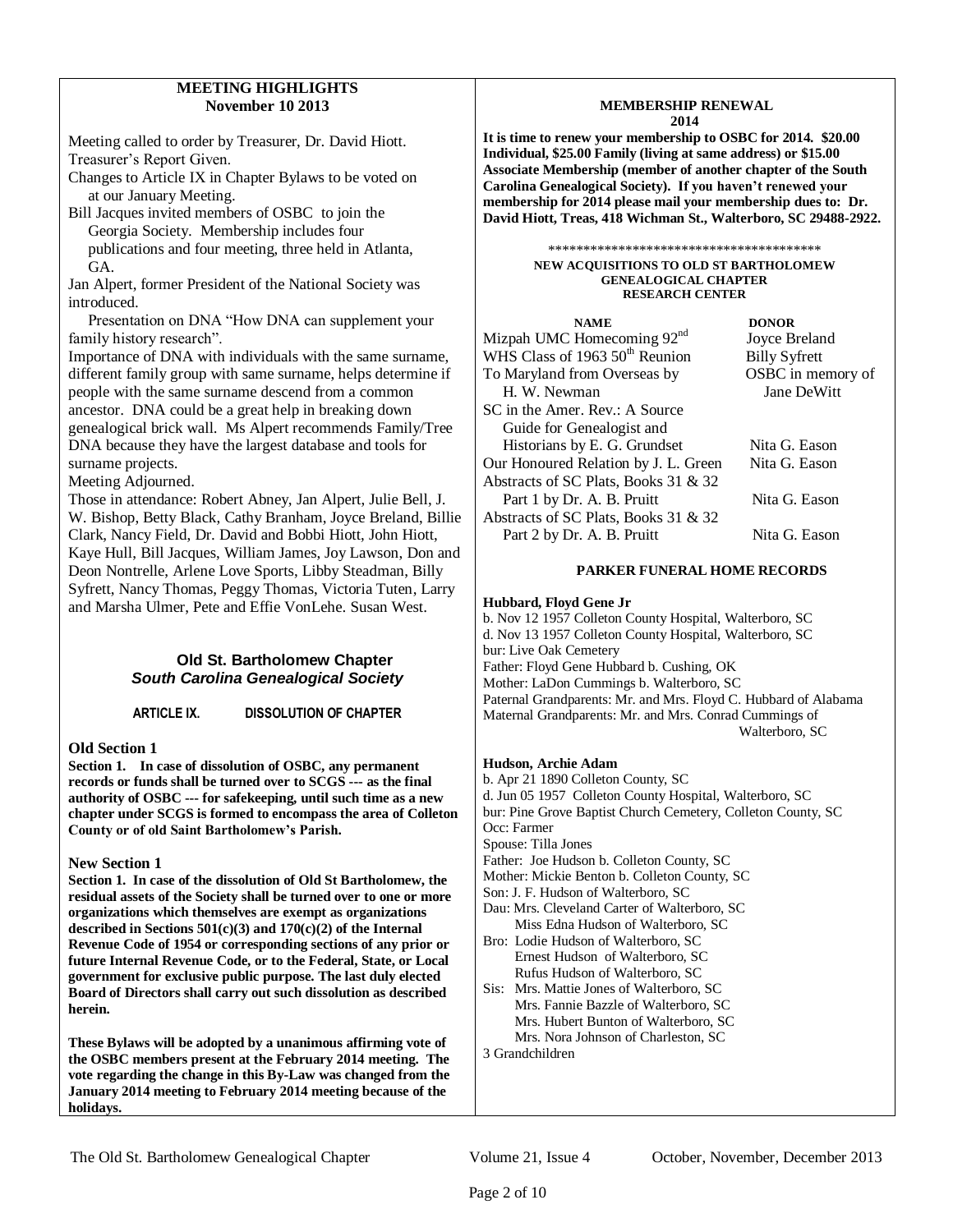#### **PARKER FUNERAL HOME RECORDS Cont'**

**Thomas, James Irvin** b. Sep 04 1901 Hampton County, SC d. May 09 1957 Colleton County Hospital, Walterboro, SC bur: Live Oak Cemetery, Walterboro, SC Occ: Former Engineer for Lightsey Bros of Miley, SC Spouse: Mary Rebecca Thomas Father: James Irvin Thomas b. Hampton County, SC Mother: Ella Tuten b. Hampton County, SC Son: James B. Thomas of Walterboro, SC William D. Thomas of Bennettsville, SC George Wheeler Thomas of Canadys, SC Sis: Mrs. R. L. Summers of Walterboro, SC Mrs. Glenn Strickland of Walterboro, SC Mrs. Sam Reid Jr of N. Charleston, SC Half-Bro: Horace Clifton of Holly Hill, SC Sis: Mrs. Carrie Gooding of Miley, SC Mrs. Causey Belger of Jacksonville, FL Half-Sis: Mrs. L. C. Parker of Walterboro, SC Mrs. Harold Stanley of Burton, SC 10 Grandchildren

#### **Jacques, Georgia Amanda Spell**

b. Nov 20 1869 Colleton County, SC d. Oct 21 1957 Colleton County Hospital, Walterboro, SC bur: Williams Cemetery, Cottageville, SC Spouse: J. Stanley Jacques Father: Henry H. Spell b. Colleton County, SC Mother: Elizabeth Huff b. Colleton County, SC Son: Willie Rae Jacques of Cottageville, SC Dau: Mrs. R. P. Werner of Washington DC Mrs. Ernest Drawdy of Walterboro, SC Mrs. Joe W. Hull of Cottageville, SC Bro: S. B. Spell of Orangeburg, SC Ernest D. Spell of Cottageville, SC M. R. Spell of Cottageville, SC T. A. Spell of Cottageville, SC 5 Grandchildren 9 Great Grandchildren **James, Annie Walker** b. Sep 10 1908 Colleton County, SC

d. Nov 27 1957 Colleton County Hospital, Walterboro, SC bur: Shiloh Baptist Church Cemetery, Colleton County, SC Spouse: Willie James Father: Razz A. Walker b. Colleton County, SC Mother: Susan Cook b. Colleton County, SC Son: Heyward Walker of Walterboro, SC Robert James of Walterboro, SC Allen James of Walterboro, SC Jack James of Walterboro, SC Dau: Mrs. A. A. Hiott of Walterboro, SC Mrs. James Ackerman of Walterboro, SC Sis: Mrs. F. C. Walker of Walterboro, SC Mrs. Curtis Catterton of Walterboro, SC 2 Grandchildren

# **PARKER FUNERAL HOME RECORDS Cont'**

#### **Hudson, Thomas Erskine**

b. Jan 06 1900 Waxhaw, North Carolina d. Dec 11 1957 Walterboro, SC bur: Live Oak Cemetery, Walterboro, SC Spouse: Blanche Russell Father: Thomas Hudson b. North Carolina Mother: Lucy Harvey b. North Carolina Son: (Specialist) Thomas Edward Hudson of Arizona (stationed) Bro: E. O. Hudson of Orangeburg, SC Sis: Mrs. Annie Horton of Waxhaw, NC Mrs. Jean Eason of Valdosta, GA

#### **James, Henry Leaton**

b. Apr 27 1885 Williamsburg County, SC d. Jan 18 1957 Colleton County Hospital, Walterboro, SC bur: Pine Grove Baptist Church Cemetery, Colleton County, SC Occ: Retired Farmer Spouse: Jessie Rodgers Father: Rev. Thomas James b. Williamsburg County, SC Mother: Mildred James Son: Albert H. James of Florida Step-Son: J. Rodgers Johnson of Ruffin, SC 2 Grandchildren 1 Great Grandchild

#### **Jaques, Francis Wesley**

b. Jan 21 1884 Colleton County, SC d. Jul 15 1957 Roper Hospital, Charleston, SC bur: Jaques Cemetery, Cottageville, SC Occ: Farmer Spouse: Mary Elizabeth Jaques Father: Wesley C. Jaques b. Colleton County, SC Mother: Jane Sires Dau: Mrs A. J. Ackerman of Cottageville, SC Mrs. Amos L. Curry of Charleston, SC Mrs. John Kanapoux of Charleston, SC Mrs. George R. Ackerman of Charleston, SC Sis: Mrs. J. B. Kinsey of Round O, SC Mrs. Liza Rumph of Columbia, SC Half-Sis: Mrs. J. T. Dempsey of Charleston, SC Mrs. Alma Hearn of Charleston, SC Mrs. Lonnie Jenkins of Charleston, SC Mrs. Bessie Huey Miss Mayfield Jaques 15 Grandchildren 1 Great Grandchild **Johnson, Jessie A.**  b. Jan 16 1896 d. Aug 31 1957 bur: Live Oak Cemetery, Walterboro, Sc Occ: Retired RR Foreman Spouse: Leila Garvin Father: John Johnson b. Colleton County, SC Mother: Emma Chinnis Son: Jessie A. Johnson Jr of Savannah, GA Tec Sgt. Neal H. Johnson of Jacksville, FL Dau: Mrs. Annie Laurie Hubbard of Georgia Bro: T. C. Johnson of Charleston, SC Fred Johnson of Charleston, SC

 John Johnson of Charleston, SC Sis: Mrs. S. R. (unreadable) of Charleston, SC Mrs. R. O. Parry of Charleston, SC Mrs. A. F. Braid of Charleston, SC 10 Grandchildren 1 Grandson: John Hawkins Jr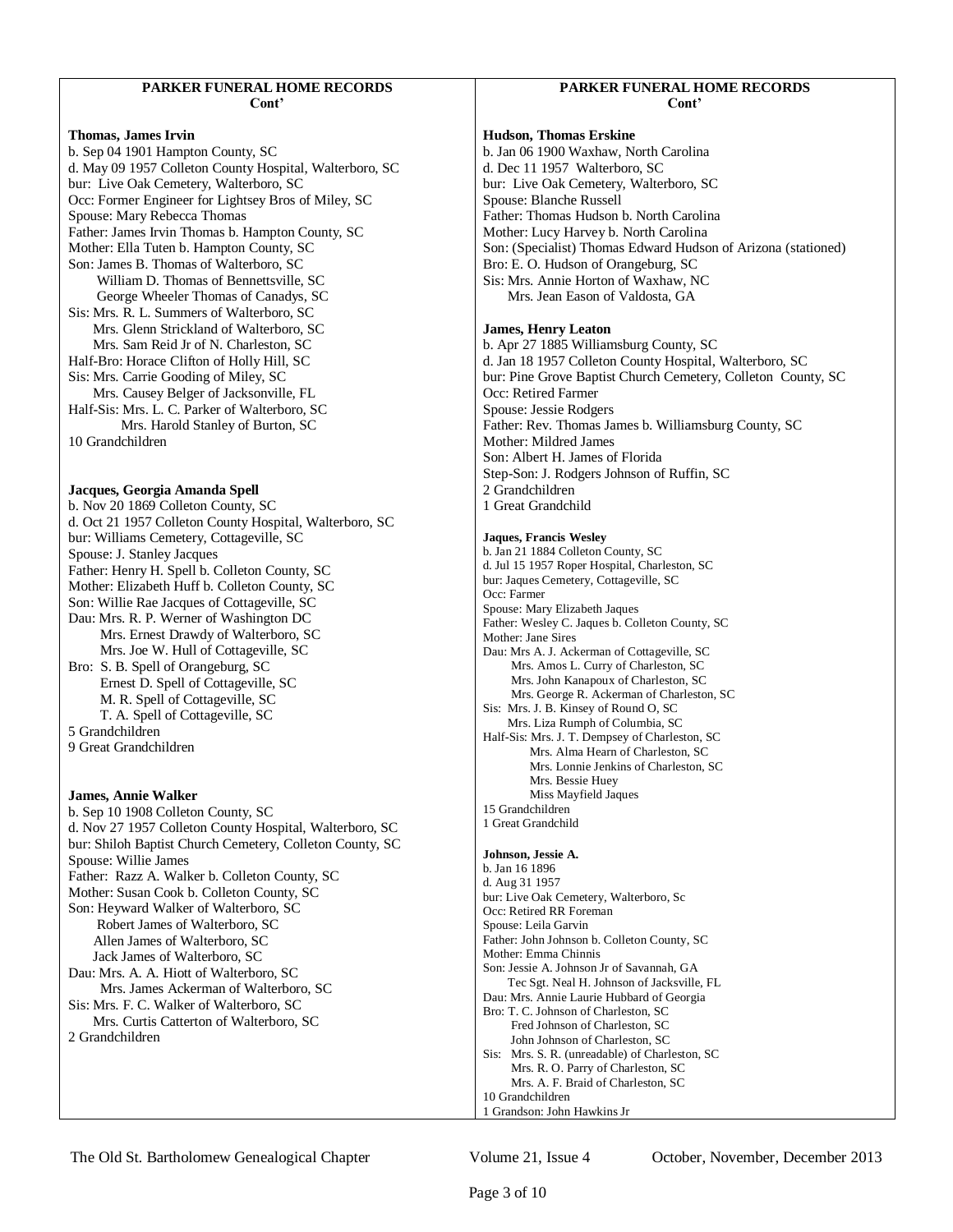#### **DESCENDANTS OF JOHN (JEAN) CHASSEREAU SR Cont' Generation Four**

228. **David Miley Varn**, born Jan 28 1864 in Islandton, Colleton County, SC, died Mar 01 1941, buried Wesley Chapel Methodist, Colleton Co, SC, occupation Farmer. He married **Virginia Louise "Jennie Lou" Bird**, born Dec 1 1872 in Springfield, Effingham Co, GA (daughter of **James Bird** and **Martha Harriett Berry**), died Apr 3 1950 in Colleton Co, SC, and buried in Wesley Chapel Methodist, Colleton Co, SC.

*Children:*

- 854 i. Lucile Varn, born Jun 18 1895, died May 23 1896, buried in Varn Family Cemetery, Colleton Co, SC.
- 855 ii. James "Carlisle" Varn, born Nov 11 1896 in Colleton Co, SC, died May 19 1961 in Colleton Co, SC, buried Wesley Chapel Methodist, Lodge, SC, occupation Farmer. He married Ada Beatrice Barnes, born Nov 07 1900 in Colleton Co, SC (daughter of John Oliver Barnes and Lilla Rebecca Folk), died Mar 28 1980 in Methodist Home, Orangeburg, SC, buried Wesley Chapel Methodist, Colleton Co, SC.
- . 856 iii. George Holland Varn, born Mar 3 1898 in Colleton Co, SC, died Nov 20 1969 in Georgetown Memorial Hospital, Georgetown, SC, buried Union Methodist Church, Hemingway, SC, graduated from University of South Carolina, Columbia, SC, graduated from Emory University, Atlanta, GA, occupation Retired Methodist Minister. He married Nell Wilson, born Nov 09 1905, died Mar 11 1981.
- 857 iv. Clyde Varn, born Dec 1 1899 in Colleton Co, SC, died Jan 31 1988 in Methodist Home, Charlotte, NC, buried Greenlawn Memorial Park, Columbia, SC, from 1927 to 1945 Methodist missionary in Brazil. She married (1) J. B. Griffing, about 1946. She married (2) Marshall Courtney.
- 858 v. Mattie Stephens Varn, born Nov 23 1902 in Colleton Co, SC, died Aug 04 1974 in Brooks-Howell Methodist Home, Asheville, NC, graduated from University of South Carolina, Columbia, SC, graduated from Scarritt and Peabody College, Nashville, TN, buried Wesley Chapel Methodist, Ehrhardt, SC, never married.
- 859 vi. Ruth Varn, born Apr 26 1905, died Aug 22 1905, buried in Varn Family Cemetery, Colleton Co, SC.
- 860 vii. Emma Wingard Varn, born Sep 21 1907, died Jan 14 1995 in Chapin, SC. She married Henry Dixon Walker.
- 861 viii. Infant Daughter Varn, born Jun 04 1912, died Jun 07 1912, buried Varn Family Cemetery, Colleton Co, SC.
- 862 ix. Virginia Elizabeth Varn, born Oct 31 1917, died Apr 29 2009 in Heritage at Lowman Home, White Rock, SC, buried St Jacobs Evangelical Lutheran Cemetery, Chapin, SC, graduated 1937 from Columbia College, Columbia, SC. She married John Noah Slice Sr, Aug 9 1937, born Nov 4 1909 (son of Noah W. Slice and Ludie Mae Shealy), died Apr 6 1995, occupation Reverend.
- 229. **Mary Adeline Varn**, born Jan 23 1866. She married **Oliver Perry Folk**, born Aug 22 1846, died Oct 13 1909. **Oliver**: married the first time to Julia Lalla Bell and the second time to Mary A. Varn. *Children:*
	- 863 i. Perry Folk.
- 231. **Ida Ilene Chassereau**, born Mar 20 1859 in Sycamore, Allendale Co, SC, died Nov 21 1939 in Allendale, SC. She married **Jacob Harley Williams**, Aug 16 1883 in Barnwell Co, SC, born Apr 03 1862 in Fairfax, Allendale Co, SC (son of **Preston L. Williams** and **Milley Ann Harter**), died Jun 27 1944 in Allendale, Allendale Co, SC, buried Harter Cemetery, Allendale Co, SC, occupation Retired Farmer.

- 864 i. Arthur Joyce Williams, born Nov 27 1884 in Sycamore, Allendale Co, SC, died Dec 18 1927 in Fairfax, Allendale Co, SC. He married Laura Anna Harter, Sep 02 1908, born Jul 07 1890 in Sycamore, Allendale Co, SC (daughter of Henry "Joel" Harter and Annie Laurie Hiers), died Oct 17 1981 in Fairfax, Allendale Co, SC.
- 865 ii. Angus Monroe Williams, born Feb 04 1886 in Sycamore, Allendale Co, SC, died Oct 03 1941.
- 866 iii. Miley Ann "Annie Lou" Williams, born Sep 26 1887 in Sycamore, Allendale Co, SC, died Aug 14 1965 in South Carolina. She married Jacob Francis Harter, Jan 22 1916, born Oct 30 1896 in Barnwell Co, SC (son of Henry "Joel" Harter and Annie Laurie Hiers), died Mar 31 1940 in South Carolina.
- 867 iv. Pearline E. Williams, born Sep 09 1890, died Jun 23 1985, buried Ayer Family Cemetery, Ehrhardt, SC. She married Lee Edward Ayer, born Aug 31 1885 in Olar, Bamberg Co, SC (son of Lewis Malone Ayer and Ella Harter), died Feb 15 1961, buried Ayer Family Cemetery, Ehrhardt, SC.
- 868 v. Mary Bell Williams, born Jun 09 1892, died about 1897.
- 869 vi. Albert Royser Williams, born Apr 14 1896 in Allendale Co, SC, died Oct 28 1973 in Allendale County Hospital, Allendale, SC, occupation Retired merchant and farmer. He married Mary Jane Harter, (daughter of John and Savannah Creech Harter) born Sep 21 1896 in Allendale Co, SC, died Mar 14 1968 in Walterboro Nursing Home, Walterboro, SC, buried Harter Cemetery, Allendale Co, SC.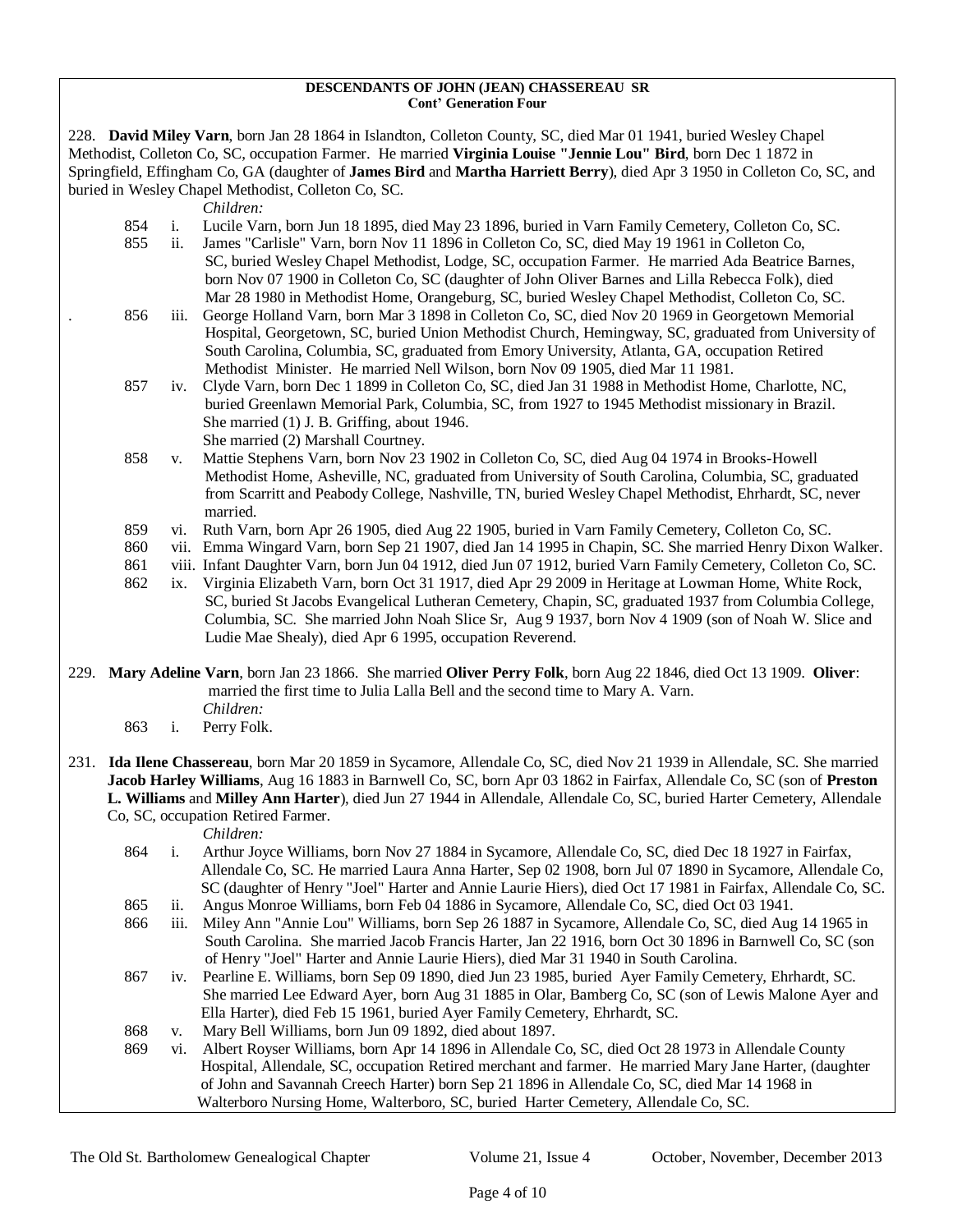- 232. **George Leonard Chassereau**, born about 1860 in Bamberg Co, SC, died about 1898 in South Carolina. He married **Lucia Ella Sease**, Feb of 1881 in Barnwell District, SC, born about 1857 (daughter of **John Daniel Sease** and **Anne Elizabeth Jordan**). *Children:*
	- 870 i. Annie Lou Chassereau, born about 1881 in Bamberg Co, SC, died about 1966 in South Carolina.
	- 871 ii. Ernest Lenwood Chassereau, born Aug 07 1884 in Bamberg Co, SC, died Jul 23 1938 in Charleston Co, SC.
- 234. **Lala Adaline Chassereau**, born Apr 06 1859 in Barnwell Co, SC, died Jul 10 1935 in Colleton Co, SC, buried Doctor's Creek Baptist Church, Walterboro, SC. She married **William Franklin Smoak**, born Nov 21 1857 in Colleton Co, SC (son of **David Smoak** and **Amanda "Mandy" Branch**), died Aug 19 1937 in Colleton Co, SC, buried Doctor's Creek Baptist Church, Walterboro, SC.

*Children:*

- 872 i. Elliott Virginia Smoak, born Oct 29 1880 in Bamberg Co, SC, died 1951 in Polk Co, Fl. She married (1) Unknown Steedley. She married (2) Junior Adam Bessinger, Apr 18 1909, born about 1892 (son of Adam Bessinger and Eliza Unknown).
- 873 ii. William Moses "Willie" Smoak, born Dec 4 1884 in Colleton Co, SC, died Nov 27 1972 in Colleton County Hospital, Walterboro, SC, buried Pleasant Grove Baptist Church, Walterboro, SC, occupation Retired farmer, military Army Veteran of WWII. Previously married to Lila Robinson. He married Hattie Belle Bailey, born Aug 20 1896 in Colleton Co, SC (daughter of John T. Bailey and Rosa Belle Langdale), died Jul 19 1972 in Colleton County Hospital, Walterboro, SC, buried Pleasant Grove Bapt. Church, Walterboro, SC.<br>874 iii. Ara Lee Smoak, born Oct 21 1886 in Bamberg Co, SC, died Feb 05 1941 in Bamberg Co, SC. She married
- iii. Ara Lee Smoak, born Oct 21 1886 in Bamberg Co, SC, died Feb 05 1941 in Bamberg Co, SC. She married W. H. Richardson, died before 1941.
- 875 iv. Gustavus Hutto "Gus" Smoak, born Feb 21 1887, died Mar 23 1912, buried Doctor's Creek Baptist Church, Walterboro, SC.
- 876 v. John Franklin Smoak, born Nov 30 1888 in Colleton Co, SC, died Jun 23 1967 in Charleston Hospital, Charleston, SC, buried Berkeley Memorial Gardens, Moncks Corner, SC, occupation Retired sawyer. He married Lucia Rebecca Smoak, born Aug 01 1887 (daughter of Samuel Hutto "Sam" Smoak and Adina "Addie" Sanders), died May 28 1963.
- 877 vi. Carrie Elizabeth Smoak, born Oct 28 1890 in Colleton Co, SC, died Jun 30 1959 in Rest Home, Charleston, SC, buried Bedon Baptist Church, Walterboro, SC. She married Perrineau R. Smoak, born Sep 01 1885 (son of Samuel Hutto "Sam" Smoak and Adina "Addie" Sanders), died Oct 07 1948.
- 878 vii. David R. Smoak, born Apr 17 1892.
- 879 viii. Leroy Smoak, born Apr 28 1894.
- 880 ix. Lala May Smoak, born Apr 06 1896.
- 881 x. Anna "Belle" Smoak, born Aug 24 1898 in Bamberg Co, SC, died Feb 1 1983 in Oakwood Health Care Center, Walterboro, SC, buried Live Oak Cemetery, Walterboro, SC. She married Wallace Levi Hilton Sr, born Mar 11 1891 in Dorchester Co, SC (son of Jessie D. Hilton and Melissa Huff), died Jun 17 1955 in Colleton County Hospital, Walterboro, SC, buried Live Oak Cemetery, Walterboro, SC, occupation Millwright.
- 882 xi. Thomas Black "Tom" Smoak, born Dec 19 1901 in Colleton Co, SC, died Jan 28 1969 in Roper Hospital, Charleston, SC, buried Greenlawn Memorial Gardens, Walterboro, SC. He married Viola Thompson, Jun 21 1930, born Apr 07 1909 in Colleton Co, SC (daughter of John "Gary" Thompson and Bennie Lee Nettles), died Oct 06 1991 in Medical University of SC, Charleston, SC, buried Greenlawn Memorial Gardens, Walterboro, SC.
- 235. **Aaron Benjamin "Bennie" Chassereau**, born Dec of 1863 in Barnwell Co, SC, died Jan 29 1923, buried Doctor's Creek Baptist Church, Walterboro, SC. He married **Eugenia Delitha "Mittie" Copeland**, Jan 14 1883 in Barnwell Co, SC, born Dec 14 1861 (daughter of **William "Alfred" Copeland** and **Mary Agnes Kinard**), died Oct 04 1920, buried Doctor's Creek Baptist Church, Walterboro, SC.

- 883 i. Broadus "Gary" Chassereau, born Apr 4 1884 in Colleton Co, SC, died Aug 12 1946, buried Doctor's Creek Baptist Church, Walterboro, SC, occupation Farmer. He married Queen "Victoria" Bennett, Dec 13 1903, born Jul 26 1884 in Colleton Co, SC (daughter of George Robert Bennett and Rebecca Bowers), died Oct 28 1964 in Colleton County Hospital, Walterboro, SC, buried Doctor's Creek Baptist Church, Walterboro, SC.
- 884 ii. Harry Lee Chassereau, born Apr 20 1885 in Colleton Co, SC, died Feb 26 1945 in Walterboro, Colleton Co, SC, buried Doctor's Creek Baptist Church, Walterboro, SC. He married Hattie Lou Smoak, born Jan 03 1892 in Colleton Co, SC (daughter of Moses "Doc" Smoak and Harriett Rebecca Crider), died Jun 06 1964, buried Doctor's Creek Baptist Church, Walterboro, SC.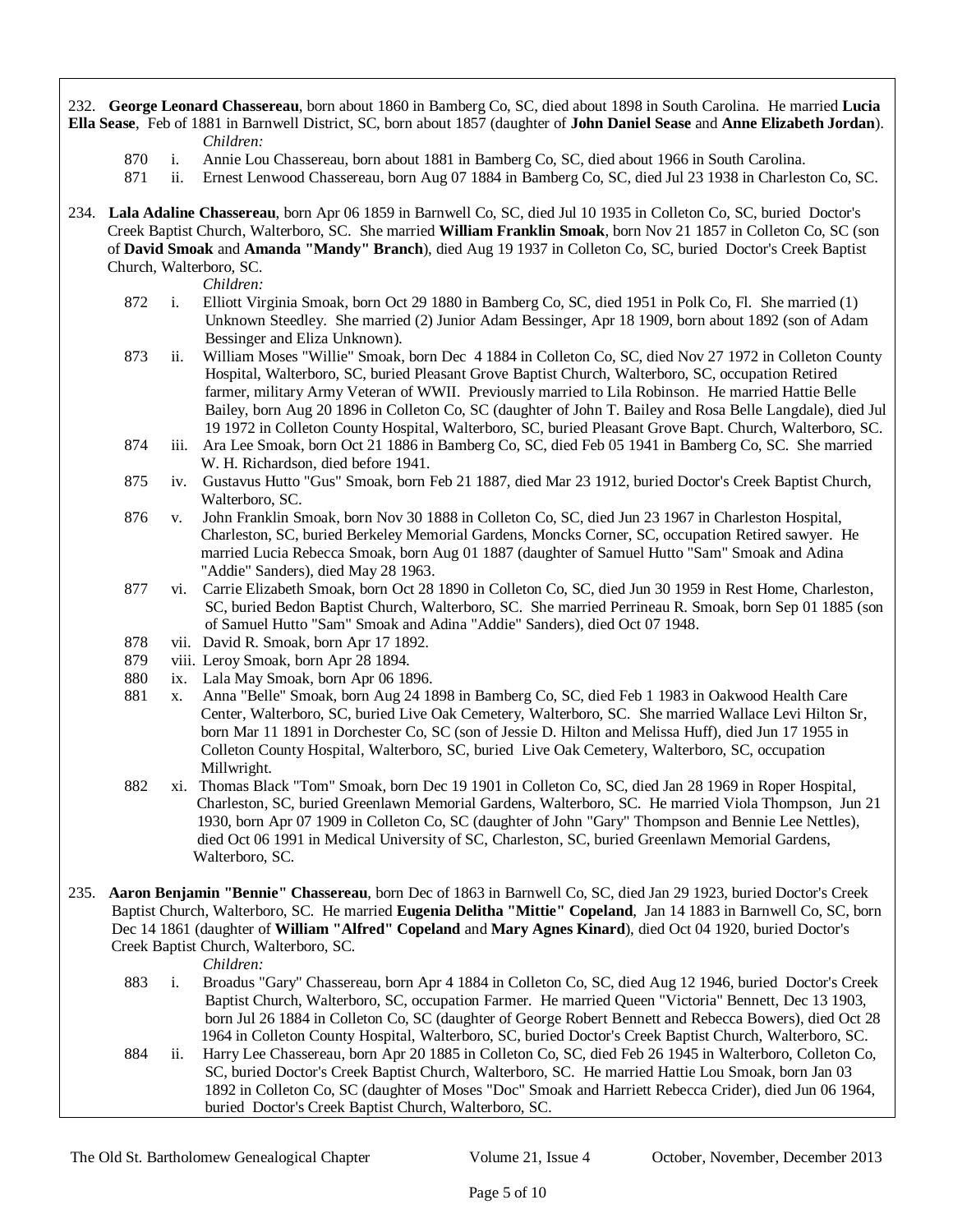- 885 iii. Mary Elizabeth "Mamie" Chassereau, born Oct 31 1886, died Jul 06 1935, buried Tabor United Methodist Church, Ruffin, SC. She married Joseph Johnson Crosby, Dec 22 1909, born Jun 16 1884, died Aug 02 1961, buried Tabor United Methodist Church, Ruffin, SC.
- 886 iv. Wilhelmina Chassereau, born May 31 1888, died Apr 26 1933, buried Doctor's Creek Baptist Church, Walterboro, SC. She married Berry Atwell "Attie" Crosby, Dec 26 1906, born Feb 2 1884 in Colleton Co, SC (son of Berry Varn Crosby and Elizabeth Preacher), died Jul 11 1971 in Colleton County Hospital, Walterboro, SC, buried Doctor's Creek Baptist Church, Walterboro, SC, occupation Retired carpenter.
- 887 v. John Alfred Chassereau, born Aug of 1892, died before 1910, buried in Doctor's Creek Baptist Church, Walterboro, SC. Grave Unmarked.
- 888 vi. Blanche Edythe Chassereau, born May 03 1900 in Ruffin, Colleton Co, SC, died Mar 27 1972 in Calgary, Alberta, Canada. She married (1) Benjamin Lawton Linder, May 20 1919, born Jul 9 1876 (son of George Washington "Dutch" Padgett and Sarah Elizabeth "Lizzie" Linder), died Apr 20 1927, buried Little Swamp United Methodist Church, Smoak, SC. She married (2) Unknown Skaggs, in Washington, DC, divorced.
- 889 vii. James Houch Chassereau, born Jul 17 1902, died Jun 10 1968, buried Mt Pleasant Memorial Gardens, Mt Pleasant, SC, occupation Police Department. He married Bessie Alma Zorn, Jul 22 1923, born Jun 30 1904, died Mar 01 1994, buried Mt Pleasant Memorial Gardens, Mt Pleasant, SC.
- 890 viii. Riddick Marshall "Roy" Chassereau, born Sep 24 1907, died Apr 19 1961, buried Doctor's Creek Baptist Church, Walterboro, SC. He married Audrey Unknown.
- 236. **Carrie A. Chassereau**, born Feb 25 1872 in Barnwell Co, SC, died May 27 1905, buried Peniel Baptist Church, Islandton, SC. She married **Henry Jacob Bishop**, about 1889, born Jan 24 1856 (son of **Hezekiah Bishop** and **Annie Weekley**), died Oct 10 1920, buried Peniel Baptist Church, Islandton, SC. **Henry**: Married previously to Fannie Beach.

*Children:*

- 891 i. Henry Edgar Bishop, born Sep 09 1893 in Walterboro, Colleton Co, SC, died Jul 03 1952, buried Live Oak Cemetery, Walterboro, SC. He married Nora Mahalie Herndon, Oct of 1919, born Oct 01 1896 (daughter of Leonard Clayborn Herndon and Rosa Jane Bishop), died Feb 16 1984, buried Live Oak Cemetery, Walterboro, SC. Nora: Married a second time to Robert Carmichael.
- 892 ii. Lizzie Marie Bishop, born Jan 17 1895, died Sep 09 1917, buried Peniel Baptist Church, Islandton, SC. She married Albert Levi Padgett, born about 1895 (son of R. Steven Padgett and Harriet Victoria "Hattie" Sineath), died Jan 20 1925, buried Peniel Baptist Church, Islandton, SC.
- 893 iii. Jeff Sandifer Bishop, born Jan 09 1897, died Aug 27 1962, buried in Shiloh Baptist Church, Ruffin, SC. He married (1) Sadie J. Searson, Apr 03 1920, born Jan 21 1906, died Jan 05 1921, buried Shiloh Baptist Church, Ruffin, SC. He married (2) Annie Olive "Ollie" Murdaugh, Jun 07 1924, born Jan 04 1895 in Islandton, Colleton Co, SC (daughter of Hezekiah Brown Murdaugh and Susan Asia Crosby).
- 894 iv. Lalla Mae Bishop, born Oct 19 1899, died Feb 19 1964, buried Peniel Baptist Church, Islandton, SC. She married (1) Albert Levi Padgett, May 20 1920, born about 1895 (son of R. Steven Padgett and Harriet Victoria "Hattie" Sineath), died Jan 20 1925, buried Peniel Baptist Church, Islandton, SC. She married (2) Rubin Benjamin Padgett,Dec 19 1929 (son of R. Steven Padgett and Harriet Victoria "Hattie" Sineath), died Jul 13 1946, buried Paris Bristol Cemetery, Kenosha, WI. Rubin: Married twice. First wife unknown. She married (3) Joseph Oliver Ackerman, Sep 25 1943, born Jan 10 1880 in Colleton Co, SC, died May 23 1947 in Walterboro, Colleton Co, SC, buried Ackerman Cemetery, Cottageville, SC, occupation Farmer.
- 895 v. Jeter McLarn Bishop, born Mar 10 1902, died Jul 23 1968 in Early Branch, Hampton Co, SC, buried Peniel Baptist Church, Islandton, SC. He married Fannie May Wiggins, Jun 06 1925 in Hampton Co, SC, born Feb 10 1905 (daughter of Eddie Peeples Wiggins and Susie Lucille Branch).
- 237. **Laura Kinard**, born Feb 29 1868, buried in Augusta, Ga. She married **John A. Hiers** (son of **Abraham J. Hiers** and **Martha Ann Copeland**), buried in Augusta, Ga.

*Children:*

- 896 i. Bertha L. Hiers. She married William G. Johnston, Oct 16 1906 in Augusta, Ga.
- 897 ii. Anna Hiers.
- 898 iii. John Louis Hiers. He married Willie Belle Benning.
- 238. **Perry Manor Kinard**, born Jan 11 1871 in Bamberg Co, SC, died Apr 08 1948 in Bamberg Co, SC, buried St John's Baptist Church, Ehrhardt, SC, occupation Farmer. He married **Ella Hiers**, Dec 13 1916, born Sep 19 1897 in Hampton Co, SC (daughter of **John Blanton Hiers** and **Beulah DeLoach**), died Mar 15 1981 in Bamberg Co, SC, buried St John's Baptist Church, Ehrhardt, SC.

*Children:*

899 i. Annie Laura Kinard, born Mar 22 1919, died Nov 16 1984, buried in Ehrhardt Cemetery, Ehrhardt, SC.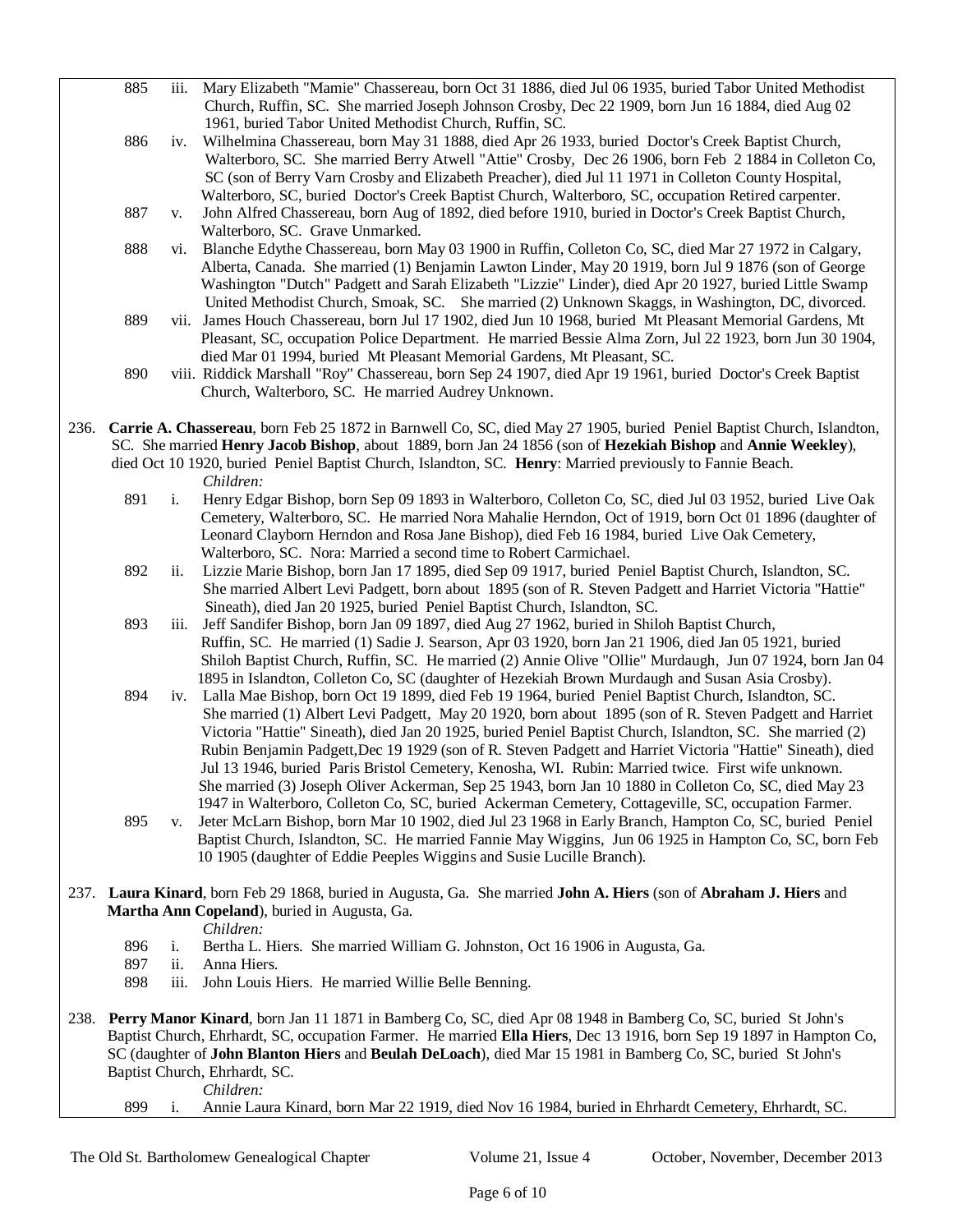She married Willie Agile Ayer, Feb 28 1935, born Jan 13 1918 (son of Frank Lockwood Ayer and Clara Zethel Barnes), died May 06 1984, buried Ehrhardt Cemetery, Ehrhardt, SC.

- 900 ii. Robert Earl Kinard, born Nov 10 1921. He married Mary Erline Collins, Oct 23 1946, born Oct 08 1927.
- 901 iii. Perry Sims Kinard, born Oct 09 1924 in Bamberg Co, SC, died Apr 30 1980, buried St John's Baptist Church, Ehrhardt, SC, military World War II Navy Veteran.
- 902 iv. Velma Lorraine Kinard, born Feb 18 1923 in Bamberg Co, SC. She married Jack Wade Carswell Sr, Jan 25 1943, born Feb 07 1921 in Burke County, Ga.
- 903 v. Esther Kinard, born Feb 08 1928 in Bamberg Co, SC. She married Kenneth Garvin Davis, Sep 29 1946, born Jun 09 1926 in Palatka, Putnam County, FL.
- 240. **Hattie Elizabeth Kinard**, born Jun 22 1874, died Apr 15 1911, buried Evergreen Cemetery, Beaufort, SC. She married **Miles Berrien Cope**, Jun 05 1890, born May 12 1866 (son of **Edmond Cope** and **Mary Unknown**), died Aug 01 1932, buried Evergreen Cemetery, Beaufort, SC, education Dr. **Miles**: Miles Berrien Cope married a second time to Sue. *Children:*
	- 904 i. Janie Elizabeth Cope, born Aug 17 1894 in South Carolina, died Apr 11 1963 in Port Royal, Beaufort Co, SC, buried Evergreen Cemetery, Beaufort, SC.
	- 905 ii. Minnie Laura Cope, born Sep 09 1897 in South Carolina, died Dec 12 1980 in Beaufort Co, SC, buried Evergreen Cemetery, Beaufort, SC. She married William Thomas "Billy" Wilson, born Sep 13 1893 in Knowlesville, NY, died Mar 21 1925 in Oteen, Buncombe County, NC, buried Evergreen Cemetery, Beaufort, SC.
	- 906 iii. Julius Berrien Cope, born Feb 26 1901 in Port Royal, Beaufort Co, SC, died Dec 22 1952 in Port Royal, Beaufort Co, SC, buried Evergreen Cemetery, Beaufort, SC.
- 241. **Minnie Docia Kinard**, born Feb 02 1876, died Oct 26 1932, buried Ehrhardt Cemetery, Ehrhardt, SC. She married **Lewis Malachi Hiers**, Jun 03 1894, born Aug 11 1868 (son of **Jacob Arthur Hiers** and **Susannah Elizabeth Bishop**), died Oct 27 1941, buried Ehrhardt Cemetery, Ehrhardt, SC.

- 907 i. Andrew Jasper Hiers, born Apr 10 1895 in Bamberg Co, SC, died Dec 06 1919. He married Ethel Ruby Houck, Jun 16 1918 in South Carolina, born Apr 13 1893 in Beech Island, Aiken Co, SC, died Jul 04 1989 in Orangeburg Co, SC.
- 908 ii. Julius Leroy "Roy" Hiers, born Jul 31 1896 in Bamberg Co, SC, died Oct 21 1970 in Bamberg Co, SC.
- 909 iii. Jessie Mae Hiers, born Jan 29 1898 in Bamberg Co, SC, died Sep 08 1985 in Bamberg Co, SC.
- 910 iv. John Frank Hiers, born Dec 22 1899 in Bamberg Co, SC, died Feb 12 1951 in Bamberg Co, SC.
- 911 v. Aquillie Holbrook Hiers, born May 26 1901, died Aug 7 1902, buried Hopewell Bapt. Church, Hampton, SC.
- 912 vi. Walter Malachi "Pete" Hiers, born Dec 18 1902 in Varnville, Hampton Co, SC, died Oct 20 1968.
- 913 vii. Abner Bratten Hiers, born Feb 19 1905 in Hampton Co, SC, died Apr 06 1990 in Orangeburg Co, SC. He married Ada Essie Kelehear, Dec 28 1941, born Jul 27 1909 in Bamberg Co, SC, died Jul 03 1996 in Bamberg Co, SC.
- 914 viii. Esther Geneire Hiers, born Apr 26 1907 in Hampton Co, SC, died Jan 04 1996 in Rock Hill, York Co, SC.
- 915 ix. Claude Heinrich Hiers, born Feb 11 1910 in Varnville, Hampton Co, SC.
- 916 x. Dukes Boyd Hiers, born Oct 12 1912 in Varnville, Hampton Co, SC, died Dec 28 1942 in Ehrhardt, Bamberg Co, SC, buried Ehrhardt Cemetery, Ehrhardt, SC, occupation Carpenter. He married Wilhelmina Meyer, Apr 30 1938, divorced, born Oct 13 1912 (daughter of William Meyer and Bertha Carter), buried Pleasant Hill United Methodist Church Cemetery, Ehrhardt, SC.
- 917 xi. Hebert Hiers, born Apr 30 1915 in Colleton Co, SC, died Jul 06 1997 in Ehrhardt, Bamberg Co, SC. He married Mary Amanda Jones, Jun 08 1941, born May 21 1917 in Colleton Co, SC (daughter of Frank Newton Jones and Mary "Lola" McMillan), died Mar 25 2003 in Darlington, Darlington Co, SC.
- 918 xii. Verna Laliette Hiers, born Mar 18 1917 in Varnville, Hampton Co, SC, died Mar 5 2007 in Bamberg County Hospital, Bamberg, SC, buried Greenlawn Memorial Gardens, Walterboro, SC. She married Isaac William Carter, Sep 6 1938 in Bride's Home in Ehrhardt, SC, born Sep 21 1910 in Colleton Co, SC (son of Ernest Jeremiah Carter Sr and Eliott Susan "Ella Sue" Brabham), died Mar 28 2000 in Oakwood Health Care Center, Walterboro, SC, buried Greenlawn Memorial Gardens, Walterboro, SC, occupation Retired Merchant.
- 919 xiii. Minnie Teresa Hiers, born Apr 2 1921 in Ehrhardt, Bamberg Co, SC, died Apr 5 2006 in Lowman Home, White Rock, SC, buried Ehrhardt Cemetery, Ehrhardt, SC. She married Mannie James Bennett, Aug 24 1940, born Jan 1 1917 (son of George Robert Bennett and Clara Elizabeth Williams), died before 2006.
- 243. **Augustus Thomas "Gus" Kinard**, born Oct 14 1881 in Bamberg Co, SC, died Jul 29 1938 in Bamberg Co, SC, buried St John's Baptist Church, Ehrhardt, SC, occupation Farmer. He married **Julia Viola Ayer**, Dec 24 1905 in Bamberg Co, SC,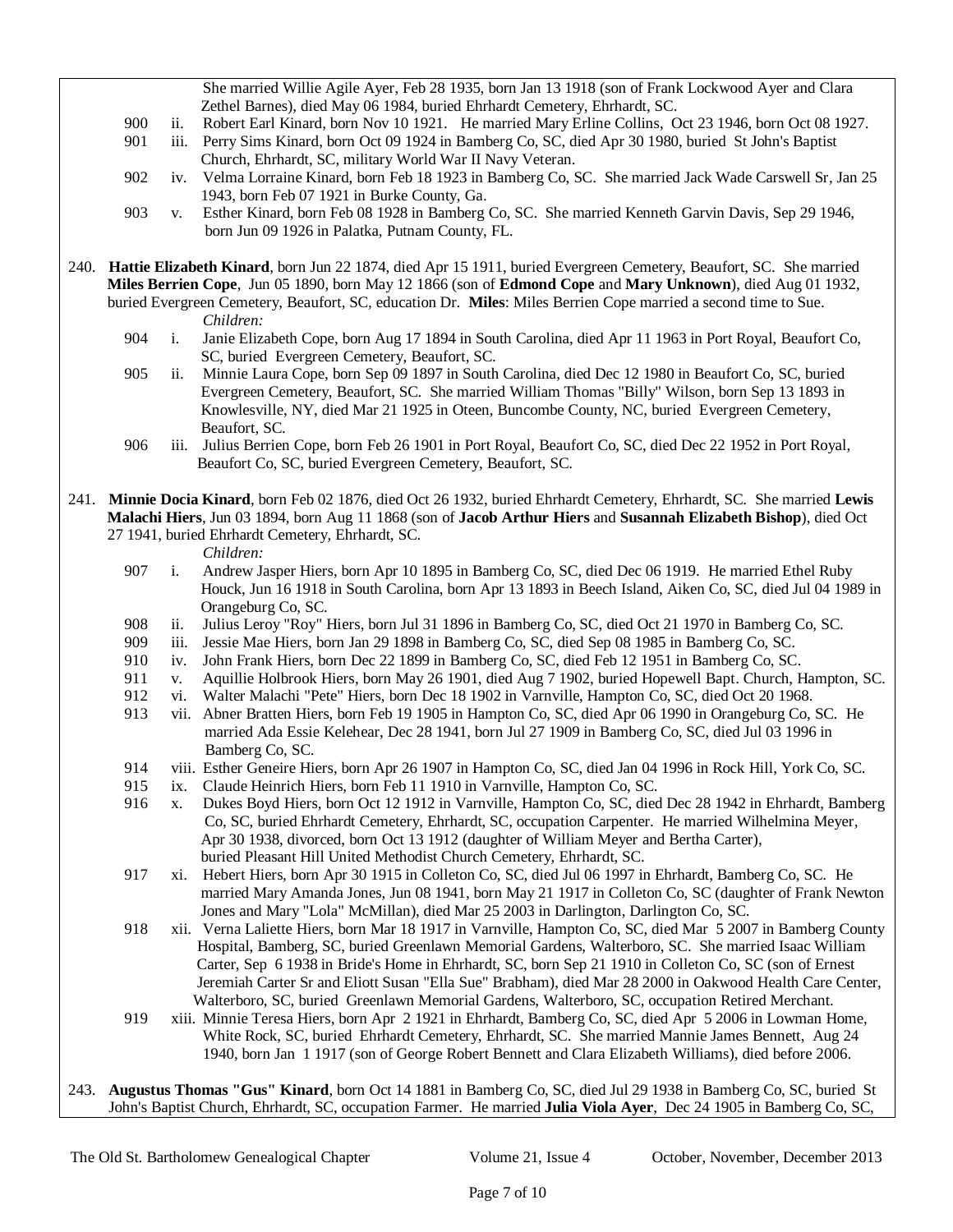born Aug 16 1888 in Barnwell Co, SC (daughter of **Lewis Malone Ayer** and **Ella Harter**), died Jul 18 1964 in Bamberg Co, SC, buried St John's Baptist Church, Ehrhardt, SC.

*Children:*

- 920 i. Hattie Edna Kinard, born Dec 17 1906. She married Stephen Bartow Rhodes, Dec 24 1938, born Oct 02 1905 in Greenwood Co, SC (son of Bartow B. Rhodes and Anna Shaffer), died Feb 27 1973 in Self Memorial Hospital, Greenwood, SC, buried Rehobeth United Methodist Church Cemetery, occupation Owner and Operator of Rhodes Grocery and Service Station.
- 921 ii. Ervin Carlisle Kinard, born Nov 16 1907 in Bamberg Co, SC, died Mar 15 1945 in Bamberg Co, SC, buried Mt Pleasant Lutheran Church, Ehrhardt, SC, occupation Farmer. He married Emma "Adina" Fender, Mar 4 1934, born Feb 24 1910 (daughter of William Abner Fender and Daisy Lee Bishop), died Oct 19 1987, buried Mt Pleasant Lutheran Church, Ehrhardt, SC.
- 922 iii. Mattie Mereece Kinard, born Feb 25 1909, died Nov 26 1989, buried Elmwood Memorial Park, Columbia, SC. She married Lucius Bates Varn, May 10 1936, born Oct 08 1904 in Midway, SC (son of Aaron G. Varn and Stella Jourdan), died Jan 09 1959 in Baptist Hospital, Columbia, SC, buried Elmwood Memorial Park, Columbia, SC, occupation L & J Construction Company.
- 923 iv. James Monroe Kinard, born Feb 11 1914, died Aug 10 1993, buried Ehrhardt Cemetery, Ehrhardt, SC. He married Lillie May "Sally" Watts, Jun 14 1947, born Nov 14 1914 in Mountville, died Jul 29 2011 in Uni-Health Post Acute Care Center, Bamberg, SC, buried Ehrhardt Cemetery, Ehrhardt, SC. Lillie: Daughter of Grover Cleveland Watts and Eliza Hudgens Watts.
- 924 v. Carolyn Grace Kinard, born Jun 28 1924. She married Charles Franklin Carter, Mar 24 1946, born Dec 2 1922 in Lodge, Colleton Co, SC (son of Ernest Jeremiah Carter Sr and Eliott Susan "Ella Sue" Brabham), died Jan 30 1980 in Automobile Accident near Marion, NC, buried St John's Baptist Church, Ehrhardt, SC, military Served 75th Infantry Div. during World War II in the European Theater 1943-46, graduated from North Greenville College, Greenville, SC, graduated from Furman University, Greenville, SC, occupation Pastor of Mud Creek Baptist Church, Hendersonville, NC, occupation Owner of Carter's Candy Wholesale Company in Ehrhardt, SC.
- 244. **Cary Miles Kinard**, born Sep 29 1883 in Bamberg Co, SC, died Jul 23 1968 in Bamberg Co, SC, buried St John's Baptist Church, Ehrhardt, SC. He married **Mittie Isabel Ayer**, Oct 11 1903 in South Carolina, born Mar 27 1882 in Barnwell Co, SC (daughter of **George Randolph Ayer** and **Sarah Ann Williams**), died Mar 16 1970, buried St John's Baptist Church, Ehrhardt, SC.

- 925 i. George Francis Kinard, born Feb 04 1906 in Ehrhardt, Bamberg Co, SC, died Nov 24 1980, buried St John's Baptist Church, Ehrhardt, SC, occupation Retired from Port Utilities Co. and Atlantic Coast Line Railroad and Sourthern RR. He married (1) Annette Ermine Browning, Jun 18 1930, divorced born Oct 14 1908. Annette: Married a second time to Robert John Eynon. George Kinard married (2) Augusta Virginia Theile.
- 926 ii. Louise Mildred Kinard, born Apr 29 1907. She married Carl "Monroe" Warren, Jul 22 1937, born Feb 16 1907 (son of Henry "Barney" Warren and Rosa Richardson), occupation Baptist Minister.
- 927 iii. Glenice Kinard, born Oct 16 1909, died Dec 17 1993, buried Carolina Memorial Gardens, Charleston, SC. She married Harold Priester, Nov 27 1941, born May 17 1906, died Sep 02 1987, buried Carolina Memorial Gardens, North Charleston, SC.
- 928 iv. Floyd Kinard, born Aug 20 1912, died as infant, buried St John's Baptist Church, Ehrhardt, SC.
- 929 v. Myrtis Kinard, born Dec 11 1914, died May 06 1993, buried St John's Baptist Church, Ehrhardt, SC. She married George "Ottoway" Bishop, Nov 29 1936, born Jan 18 1914 (son of Boyce Washington Bishop Sr and Lougenia "Genia" Shaw), died Feb 28 1991, buried St John's Baptist Church, Ehrhardt, SC, occupation Mayor of Ehrhardt, SC/Barber/Farmer.
- 930 vi. Infant Daughter Kinard, buried St John's Baptist Church, Ehrhardt, SC.
- 246. **George Washington "Tom" Chassereau**, born Apr 12 1850 in Bamberg Co, SC, died May 12 1940 in Bamberg Co, SC, buried Mt Olive Baptist Cemetery, Hampton, SC, occupation Blacksmith. He married **Delilah Elizabeth "Lila" Breland**, about 1882, born about 1870 (daughter of **William Benjamin Breland** and **Queen Victoria Nettles**), died Sep 28 1912. *Children:*
	- 931 i. Canie Cummings Chassereau, born Aug 25 1893 in Hampton Co, SC, died Aug 18 1981 in Hampton General Hospital, Hampton, SC, buried Hopewell Baptist Church, Hampton, SC, occupation Farmer and Carpenter. He married Tinnie Smith, born Aug 08 1907 in Jasper County, SC (daughter of Julius R. Smith and Queenie West), died Mar 19 1984 in Hampton General Hospital, Hampton, SC, buried Grimes Cemetery, Grays, SC. 932 ii. Ida R. Chassereau, born about 1898. She married (1) Maude Webb. She married (2) Unknown Braswell. 933 iii. Robert Joe "Bobbie" Chassereau, born Aug 20 1900 in Hampton Co, SC, died Sep 04 1967 in Hampton Co,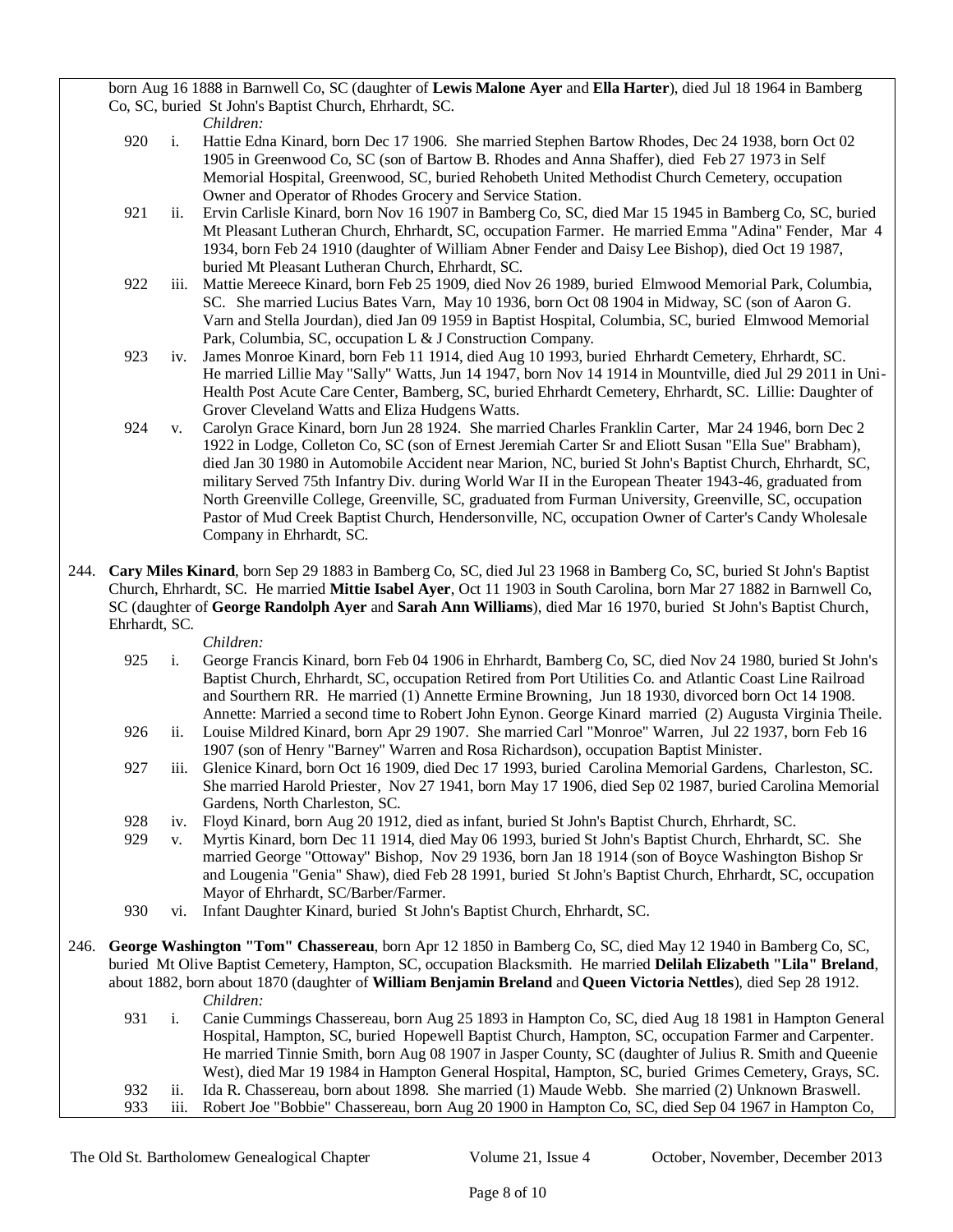SC, occupation Farmer, buried Hopewell Baptist Church, Hampton, SC. He married (1) Pink Elizabeth Crapse, born Jan 13 1887 in Hampton Co, SC (daughter of William Allison Branwell Crapse and Amanda Diane Chassereau), died Aug 21 1957 in Hampton Co, SC, buried Hopewell Baptist Church, Hampton, SC. He married (2) Marian Blanch Sauls (daughter of James Alford Sauls and Minnie Rebecca Langford). Marian: Previously married to a Mr. Crapse.

- 934 iv. Telia Adeline Chassereau, born Jan 28 1903 in Allendale, Allendale Co SC, died Jan 15 1994 in South Carolina. She married (1) William Green Williams, May 08 1920, born May 25 1877 in Allendale Co, SC (son of Charles Shields Williams and Sarah Jane Myrick), died Nov 06 1933 in Allendale Co, SC. She married (2) James Rance Smith, about 1936, born Jan 08 1901 in Grays, Jasper Co, SC (son of Julius R. Smith and Queenie West), died Aug 18 1986 in Varnville, Hampton Co, SC.
- 935 v. Lottie Chassereau, born Apr 08 1911 in Estill, Hampton Co, SC, died Dec 25 2009 in Beaufort Co, SC. She married Wesley Leon Smith, born about 1911 (son of Julius R. Smith and Queenie West).
- 247. **Amanda Diane Chassereau**, born Jul 2 1861, died Mar 11 1939, buried Nixville Cemetery, Nixville, SC. She married **William Allison Branwell Crapse**, about 1886, born Jul 27 1861 (son of **William Joseph Crapse** and **Harriet Ginn**), died Jan 9 1935, buried Nixville Cemetery, Nixville, SC.

*Children:*

- 936 i. Pink Elizabeth Crapse, born Jan 13 1887 in Hampton Co, SC, died Aug 21 1957 in Hampton Co, SC, buried Hopewell Baptist Church, Hampton, SC. She married Robert Joe "Bobbie" Chassereau, born Aug 20 1900 in Hampton Co, SC (son of George Washington "Tom" Chassereau and Delilah Elizabeth "Lila" Breland), died Sep 04 1967 in Hampton Co, SC, occupation Farmer, buried in Hopewell Baptist Church, Hampton, SC.
- 937 ii. Cleveland Buiest Crapse, born Feb 6 1890 in Hampton Co, SC, died May 4 1960 in Hampton Co, SC, buried Hampton Cemetery, Hampton, SC, occupation Farmer. He married Carolyn Louise Peeples, born Apr 20 1890 in Hampton Co, SC (daughter of Henry Peeples and Laura Stanley), died Jan 31 1960 in Hampton Co, SC, buried Hampton Cemetery, Hampton, SC.
- 938 iii. Amos Powell Crapse, born Apr 12 1893 in Hampton Co, SC, died Oct 19 1924. He married Minnie Dell Ginn,Mar 25 1921, born about 1900.
- 939 iv. Edward Allison Holbrook "Brooks" Crapse, born Dec 12 1895 in Hampton Co, SC, died Nov 3 1978. He married Lillie Ione Murdaugh, Nov 23 1920, born Dec 12 1905 in Hampton Co, SC (daughter of Paul Tillman Murdaugh and Clara "Dell" Bowers), died Apr 13 1976 in Hampton General Hospital, Hampton, SC, buried Varnville Cemetery, Varnville, SC.
- 940 v. Jane "Pauline" Crapse, born Mar 13 1898 in Hampton Co, SC. She married Walter F. Peterson, Dec 30 1920, born about 1895.
- 941 vi. Harriet "Rosalee" Crapse, born Nov 30 1900, died May 17 1948, buried Nixville Cemetery, Nixville, SC.
- 248. **Ella Rebecca Chassereau**, born Jun 04 1866 in Bamberg, SC, died Feb 09 1923 in Scotia, Hampton Co, SC, buried in Lebanon Cemetery, Scotia, SC. She married **Mikel David Crapse Jr**, born Mar 13 1859 in Prince William Parish, SC (son of **Michael D. Crapse Sr** and **Catherine J. Horton**), died Sep 18 1936 in Furman, Hampton Co, SC, buried Lebanon Cemetery, Scotia, SC.

- 942 i. Catherine Jane Crapse, born Jun 30 1886 in Hampton County, SC, died in Hampton Co, SC, buried Lebanon United Methodist Church, Scotia, SC.
- 943 ii. Lula S. Crapse, born May 11 1889, died Jun 10 1971 in Statesboro, Bulloch Co, GA. She married Luther Butler Chassereau, about 1909, born Sep 24 1885 (son of Martin Elmore Chassereau and Georgeanna Chitty), died Dec 25 1944 in Statesboro, Bulloch County, GA. Luther: Records indicate that Luther Butler Chassereau was the son of Martin and Adella however Martin married Adella in 1899 (according to the 1900 Census). Luther would have been almost 15 years old at the time of their marriage. This leads us to believe that Georgianna Chitty to be the mother of Luther Butler Chassereau. Luther and Lula were living in Savannah, GA in 1920 Census.
- 944 iii. Cora Henrietta Crapse, born Oct 11 1891, buried in Lebanon United Methodist Church, Scotia, SC.
- 945 iv. Mary Ella Crapse, born Apr 03 1894 in Scotia, Hampton County, SC, died Feb 08 1937 in Savannah, Chatham Co, GA. She married Rufus Lester Gordon, Jul 01 1914 in Scotia, Hampton Co, SC, born Oct 27 1888 in Bulloch Co, GA, died Jun 18 1946 in Bullock County, GA.
- 946 v. Michael David Crapse III, born Jun 26 1896 in Lawton Township, Hampton Co, SC, died Jul 07 1928 in Scotia, Hampton Co, SC, buried Lebanon Cemetery, Scotia, SC. He married Mary Alice Unknown, about 1917 in Hampton, SC.